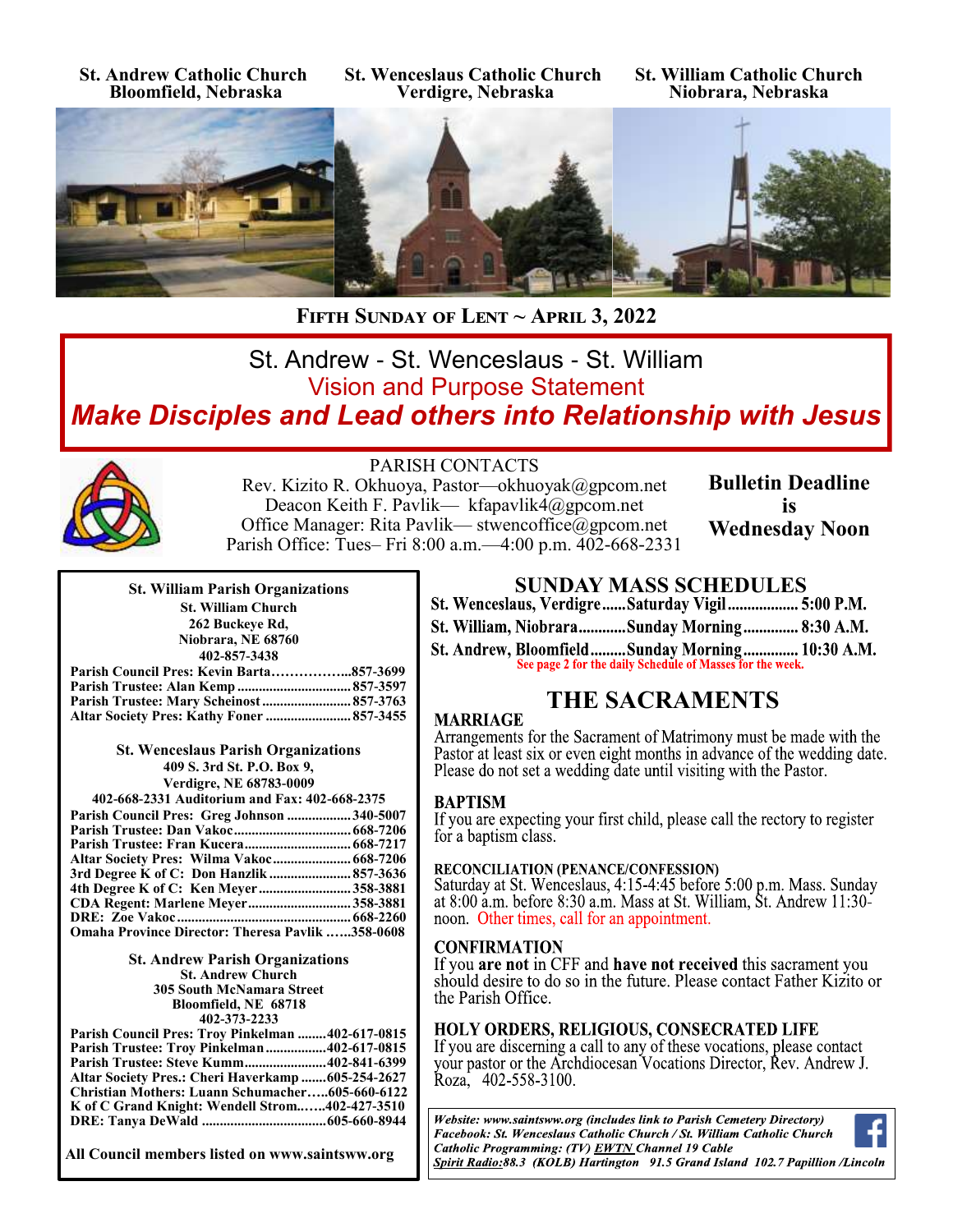# The Archdiocese of Omaha encourages the faithful to *MASS SCHEDULE AND INTENTIONS*

consider an offering of \$10 for Mass stipends. **Please make checks payable to St. Wenceslaus Church.** (All three parishes Mass stipends are paid from St. Wenceslaus Mass Stipend account.)

(✞)**Mass Intention for Deceased (Int.) Special Intention Mass**

#### Monday, NO MASS April 4, 2022

Tuesday, April 5, 2022 **6:30 p.m. Mass**  Int:  $\stackrel{\scriptscriptstyle\bullet}{\uparrow}$  Wm Wandrey Jr.

Wednesday, April 6, 2022<br>**8:30 a.m. Mass @ St. Wenceslaus, Verdigre Int:** ✞ **All Souls 10:00 a.m. Mass @ Alpine Int:** ✞ **Marcelene Vakoc**

Thursday, April 7, 2022

**8:30 a.m. Mass @ St. Andrew, Bloomfield Int:** ✞ **Lawrence Schneider \*No Adoration this Thursday 10:00 a.m. Visitation for Margorie Rayer 10:30 a.m. Rosary 11:00 a.m. Funeral for Margorie Rayer 5:30 p.m. Mass @ St. William, Niobrara Int:** ✞ **Wilma Kavan \*Adoration from 3:00 p.m.-5:00 p.m.** 8:30 a.m. Mass @ St. Wenceslaus, Verdigre

**Int:**  $\frac{A}{A}$  **Jean Gerkins**<br>\*Adoration following service until 3:00 p.m.

Saturday, April 9, 2022 5:00 p.m. Mass @ St. Wenceslaus, Verdigre **Int:** ✞ **Donna Maly**

**Sunday, 8:30 a.m. Mass @St. William, Niobrara Int:** ✞ **Frank and Bernice Pinkelman 10:30 a.m. Mass @St. Andrew, Bloomfield Int:** ✞ **Living & Deceased Parishioners**

**\* Adoration closes with the Divine Mercy Chaplet and Benediction.** 

| stewardship Report                       |                         |    |                       |       |                          |   |
|------------------------------------------|-------------------------|----|-----------------------|-------|--------------------------|---|
|                                          | <b>St. Andrew Env's</b> |    | <b>St. Wenceslaus</b> | Env's | <b>St. William Env's</b> |   |
| Weekly<br><b>Cash Needs</b><br>$21 - 22$ | \$1,261.92              |    | \$1,409.96            |       | \$665.90                 |   |
|                                          |                         |    |                       |       |                          |   |
| <b>Sunday Env</b>                        | \$2021.00 31/130        |    | \$1398.00 36/125      |       | \$308.00 18/55           |   |
| Sunday<br>Plate                          | \$23.00                 |    | \$33.00               |       | \$73.00                  |   |
| Children's                               | \$27.00                 | 11 |                       |       |                          |   |
| Fuel                                     |                         |    |                       |       |                          |   |
| <b>Ukraine</b>                           |                         |    | \$50.00               |       | \$220.00                 | 3 |
| Grateful                                 | \$7.00                  |    |                       |       |                          |   |
| Special                                  | \$601.00                | 17 | \$816.00              | 21    | \$134.00                 | 7 |
| Total<br><b>Deposit</b>                  | \$2679.00               |    | \$2297.00             |       | \$735.00                 |   |

| Liturgy<br><b>Assignment</b>      | <b>St. Wenceslaus</b><br><b>April 9th</b>         | <b>St. William</b><br><b>April 10th</b>    | <b>St. Andrew</b><br><b>April 10th</b>                                          |
|-----------------------------------|---------------------------------------------------|--------------------------------------------|---------------------------------------------------------------------------------|
|                                   | 5:00 p.m.<br><b>Palm Sunday</b><br>(Vigil)        | 8:30a.m.<br><b>Palm Sunday</b>             | $10:30$ a.m.<br><b>Palm Sunday</b>                                              |
| <b>Altar</b><br><b>Ministers</b>  | <b>Steve Jacot</b><br><b>Betty Jacot</b>          | <b>Harley Stark</b>                        | <b>Auzzy Ziegler</b><br><b>Maddie</b><br><b>Ziegler</b><br><b>Wiley Ziegler</b> |
| Lector                            | <b>Greg Johnson</b>                               | <b>Alan Leader</b><br><b>Terry Hanzlik</b> | <b>Jeff Fehringer</b><br>Caroline<br>Oltjenbruns                                |
| <b>Ushers</b>                     | <b>Brian &amp; Zoe</b><br><b>Vakoc</b>            |                                            |                                                                                 |
| <b>Greeters</b>                   | Michelle<br><b>Kotrous</b><br><b>Rita Wickett</b> |                                            | Wendell &<br><b>Delores Strom</b>                                               |
| <b>Offertory</b>                  | <b>Brian &amp; Zoe</b><br>Vakoc                   |                                            |                                                                                 |
| <b>EMHC</b>                       | <b>Kim Johnson</b>                                | <b>Rozann Graves</b>                       | <b>Julie Trenhaile</b>                                                          |
| <b>Cantor</b>                     | <b>No Music</b>                                   |                                            | Deb Van<br><b>Metre</b>                                                         |
| <b>Accompanist</b>                |                                                   |                                            | <b>Laurie Larsen</b>                                                            |
| <b>Money</b><br><b>Processors</b> | <b>Ruth Frank</b><br><b>Barb Rifer</b>            | Don & Terry<br>Hanzlik                     | Scott/Kristi<br>Hauger<br>Caroline<br>Oltjenbruns                               |

**St. William Church Cleaning St. William Church Cleaners for April 9th:** Dee

Teadtke, Diane Teadtke, Ellie Fuchtman, Jenny Bauer.

| St. Andrew                    | St. Wenceslaus                                                                                     | St. William |
|-------------------------------|----------------------------------------------------------------------------------------------------|-------------|
|                               | <b>NOTE THE COLOR CODE USED FOR ANNOUNCEMENTS</b><br>(COLORS SHOW ONLINE OR WHEN PRINTED IN COLOR) |             |
|                               | <b>MARK YOUR CALENDAR</b><br>Office Hours - Tues.-Fri. 8:00-4:00 p.m.                              |             |
| $5:00-7:30$ p.m.              | April 1– April 8th–St. Wenceslaus Lenten Fish Fry every Friday                                     |             |
| are welcome!                  | April 7th -6:00 a.m. TMIY in the St. Wenceslaus Plaza. All men                                     |             |
| Fry @ St. Andrew parking lot. | April 1st–4:30 till gone. Knights of Columbus Drive-Thru Fish                                      |             |

- April 2nd-10:00-11:00 a.m. St. Andrew Reconciliation Service.
- **April 2nd-Bloomfield Prom.**
- April 3rd-5:00-6:00 p.m. St. Wenceslaus Reconciliation Service.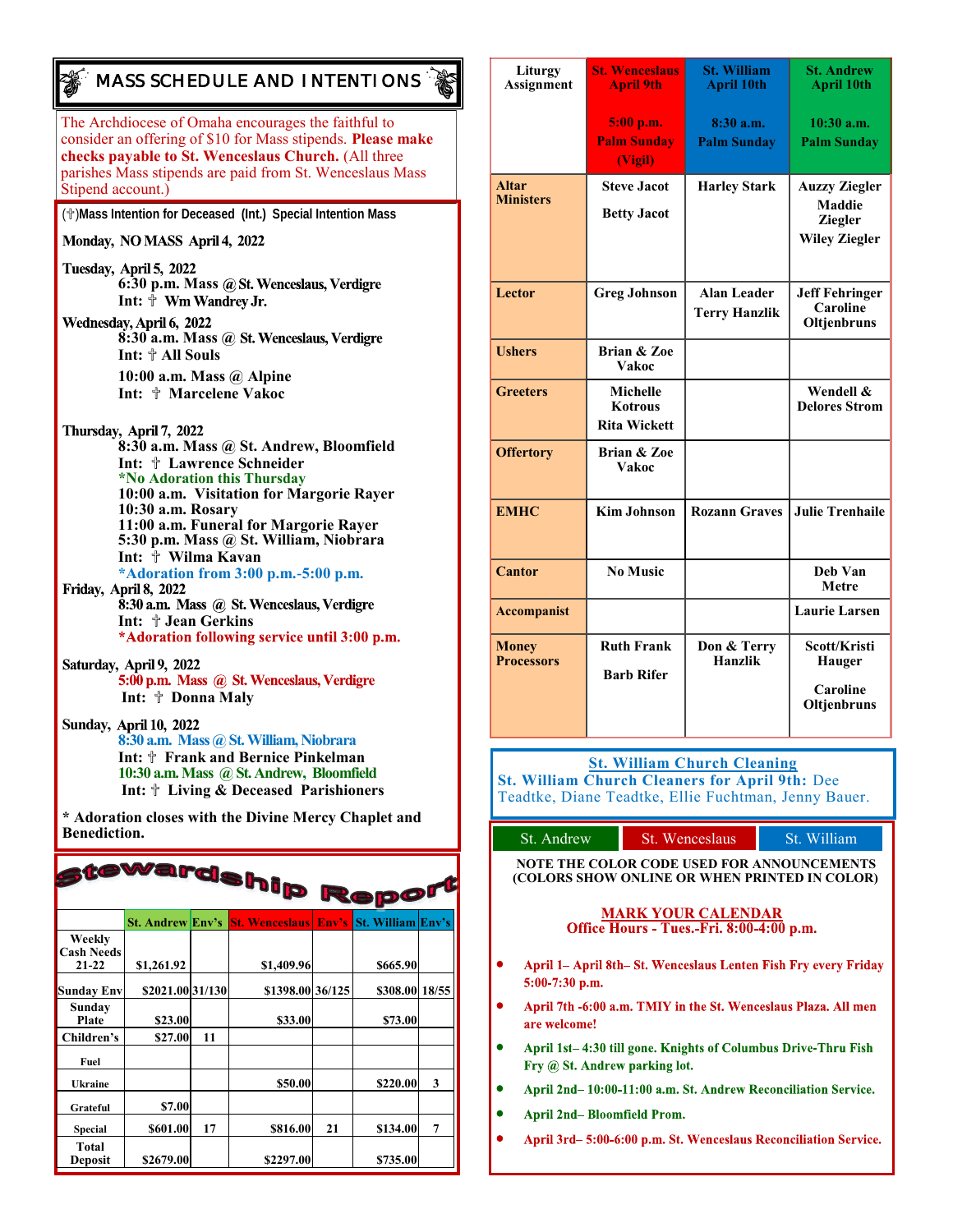#### **St. Wenceslaus/St. William CFF**



20th End of the year Thanksgiving Mass, CFF Closing picnic TBD - First Communicants Family Retreat

#### **St. Andrew Religious Education Schedule**



**Date: Time:** 4/3/22 9:00-10:15 AM 1st & 2nd Grade Mass

4/10/22 9:00-10:15 AM Palm Sunday 4/17/22 No Class- Easter Sunday

# **Stations of the Cross**

**St. Wenceslaus-Every Wednesday through April 6th @ 6p.m. St. William– Every Tuesday through Lent @ 5:30 p.m. St. Andrew– Every Wednesday through Lent @ 7:00 p.m.**



**St. Wenceslaus is Hiring! Mowing the Church Grounds and Cemetery**

Do you need extra income over the summer?

St. Wenceslaus Parish is looking to hire someone that can mow the church grounds and the cemetery. Please contact the parish office if you are interested in mowing at 402-668-2331.



#### **St. Andrew Parish Needs Two Parish Council Members**

St. Andrew Parish will have two members leaving the Parish Council after June. Troy Pinkelman and Julie Trenhaile, thank you for your time serving on the Parish Council. If you are interested in being a member of the council please call Troy Pinkelman at 402-617-0815 or Father Kizito at 402- 515-5837. The pastoral council enables the pastor to obtain input from members of his parish and to help him reach his vision for the church.



#### **Musicians Wanted at St. Wenceslaus!**



St. Wenceslaus is in need of cantors and accompanists for liturgical services. Please contact Pete Pavlik  $\omega$  402-715-0185 or call the parish office and leave your name and number.



**Thursday, April 7th Meet in the Plaza at St. Wenceslaus Church Title: A New Day, A New Man Speaker: Michael Gormley** What Kind of Man Will You Be? The Danger of Pride Friends of the World Idols Always Demand a Sacrifice Putting on the Armor of Light The New Heavens and the New Earth

#### **From the Pastor's desk…**

The exodus of the Israelites from Egypt remains one the most remarkable events in the history and destiny of the nation of Israel. This became a prototype of every kind of liberation orchestrated by the Lord. The prophet Isaiah

refers to the exodus experience in light of another liberation of the Israelites from Babylon, the land of the Chaldeans, current day Iraq. Although the first exodus is worth pondering, Isaiah speaks of a new exodus ( Isaiah 43:18-19) more remarkable than the previous one; "I will make a way in the wilderness, rivers in the desert… to give drink to my chosen people, the people whom I formed for myself …." God never stops doing remarkable things to liberate humankind from the oppression of sin and death. And nothing could be more remarkable than the exodus of the Son of God who died on the Cross and rose from the dead to liberate us from sin and damnation, meriting for us the righteousness of God and the gift of eternal life through faith in Jesus. Through this extraordinary event we all have been given a new freedom and hope for repentance and forgiveness.

St. Paul articulates the value of this new exodus to include liberation from self-righteousness and the loss of everything that gets in the way of the pursuit of God's righteousness and faith in the power of Jesus' resurrection. This new exodus of Christ allows us to forget about the failures of the past and fills us with the hope of a greater commitment to moving forward towards the prize of God's upward calling in Christ Jesus (Philippians 3: 8-14). The response of Jesus in the gospel narrative of the woman caught in adultery provides us with example of how God's mercy allows us to forget about the past, moving us towards God's upward calling in Christ.

In the narrative dubbed "A woman caught in adultery" (John 8:1-11), Jesus could have used knowledge and power to end the standoff, but he implored silence, few words and scribbles on the ground to douse the tension and create an atmosphere for the upward pursuit of God's calling to genuine holiness. Jesus' response forced both the woman and her accusers to examine their consciences. The scribes and Pharisees, custodians of Jewish laws and traditions, realized what God needs us to understand, that we are not defined by our past. While Jesus scribbled on the ground, He exposed the hypocrisy of pretense and the false superiority that allow us to condemn others. The silence of Jesus freed both the woman and her accusers from the darkness of sin and error which prevents us from seeing the true condition of our hearts. Silence allows us to see quickly in the mirror of conscience the injustices in oppressive situations, giving birth to compassion and the avoidance of the hasty condemnation of those oppressed. Also, it is the simple but profound lesson that we are not any better. Perhaps, it was this realization that momentarily changed the hearts of the scribes and Pharisees as they walked away from the scene, from being judgmental to being compassionate. On the part of the woman, she was liberated from shame and given a new life to pursue God's righteousness. Indeed, God's love and mercy opens the way for us to be delivered from whatever binds us, makes us proud or gets in the way of the humility that opens our hearts to God's mercy.

Finally, I commend you to the intercession of the Blessed Virgin Mary, our patron Saints Andrew, Wenceslaus and William. Stay close to Jesus and your family. God bless you.